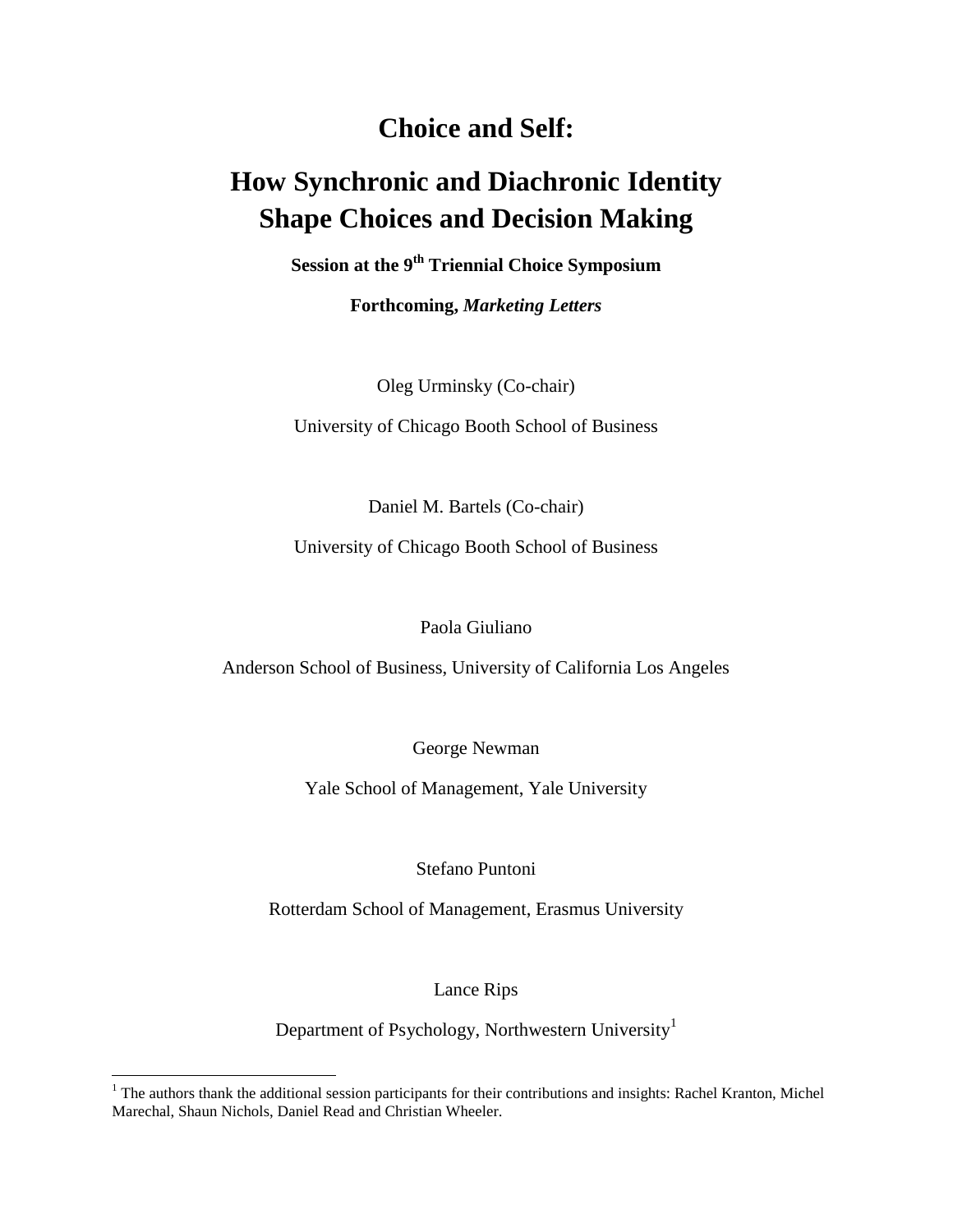#### **Abstract (165 words)**

Research on the role of identity in choice varies widely across fields like psychology, philosophy, consumer behavior, and economics, in both the key questions addressed and the methods of investigation. Although a large literature has established how salient aspects of identity affect attitudes and norms, less is known about how beliefs concerning identity are shaped and how these beliefs affect decision making. In this review, we cover recent insights into these issues and summarize some newer, developing approaches to understanding (i) how people judge the persistence of identity, (ii) how beliefs about future changes in identity are formed and how they affect choices, (iii) the formation of beliefs about future changes in identity and how these beliefs affect decisions, (iv) the historical and economic antecedents of identity norms and their consequences for economic behavior. We introduce a distinction between synchronic and diachronic approaches, and highlight important unresolved questions that will help these fields to more fully understand the role that identity plays in shaping choices.

**Keywords**: personal identity, social identity, decision-making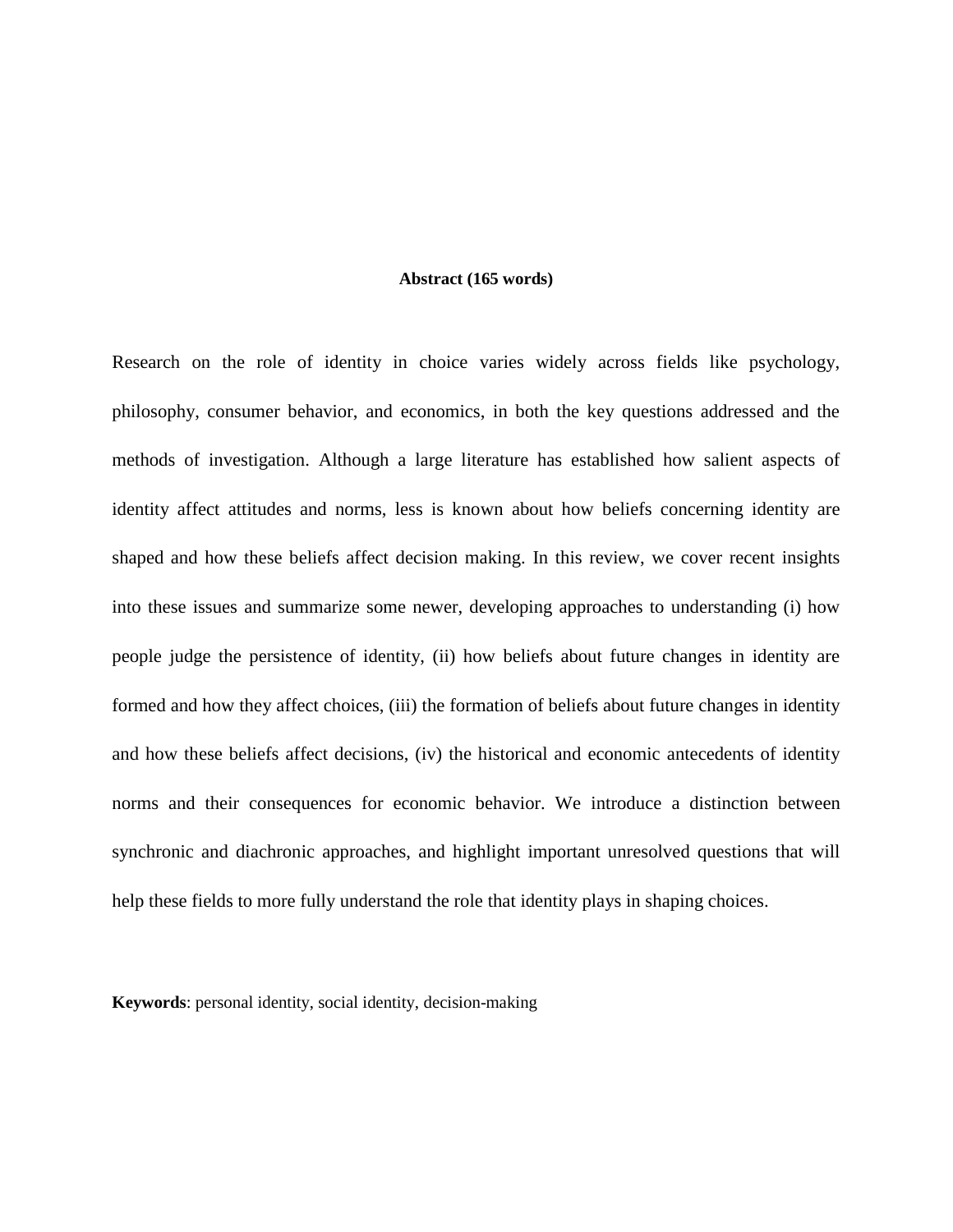# Words: 5005

Consumer behavior research often focuses on the decision context, such as framing effects or how incentives affect choice. However, people faced with the same choices and incentives in the same context will often make very different decisions. In fact, these differences are often stable over time, and such individual differences often explain a large proportion of the observed variance in choice. Understanding how and why people's preferences differ requires a focus on the individual decision-maker.

Recent research suggests that some of this heterogeneity in individual preferences can be informed by an understanding of *identity*—a person's definition of themselves (sometimes referred to as a "self-concept"). Identity is multi-faceted concept (Markus and Wurf 1987) and can relate to the person's social role and group memberships (e.g., a profession, ethnic group, etc.), what they define as unique about themselves (e.g., personality traits, values, ideals, etc.), or even a belief about the persistence of one's identity and past decisions over time. Consumer identity has been defined (Reed, Forehand, Puntoni, and Warlop 2012) as any aspect of the selfconcept that people incorporate into their sense of who they are and which causes them to take actions that they view to be consistent with their self-concept. However, identity can be understood more generally in relation to the persistence of whatever defines an entity (e.g., a person). Thus, any aspect of the self that people regard as self-defining, such that they would be a different person if that aspect were to change, can be thought of as constituting their identity.

This paper surveys research on how identity is construed and how decisions respond to shifts in identity salience, changes in self-concept, and beliefs about the persistence of identity. To organize this review (which spans a number of disciplines) we divide the literature into two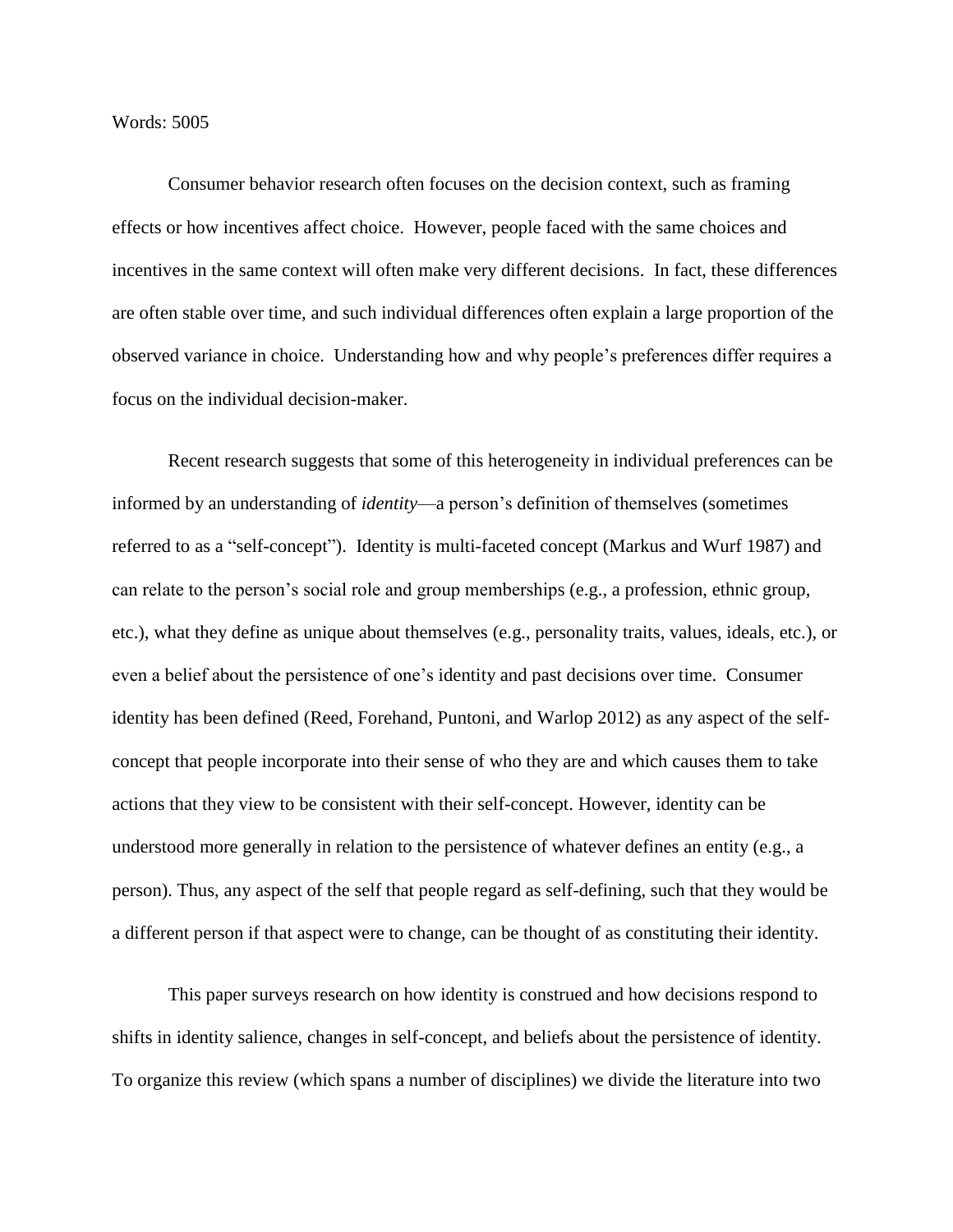broad categories: (1) *synchronic identity*, which refers to the relative salience of different aspects of an individual at one point in time , and (2) *diachronic identity,* which refers to changes in the content (and consequences) of a single identity over time. Research on synchronic identity has primarily focused on the ways in which specific aspects of the self-concept affect choice (e.g., examining the prevalence of identity-consistent behaviors as a function of strength of identification; Reed 2004). In contrast, research on diachronic identity has mostly focused on how we track identity over time and on the implications of perceived continuity of the self across time or over transformations—for choice (e.g., Bartels & Rips, 2010).

Next, we provide an overview of the existing research on synchronic identity. The second section reviews research on diachronic identity. The final section discusses potential relationships between these two notions of identity and outlines potential avenues for future research in this area.

#### **1. The Synchronic Dimension of Identity**

Most identity research in social psychology has emphasized the synchronic dimension of identity, focusing on the multiple aspects of the self-concept and how the shifting salience of these aspects affects cognition and behavior. For example, messages matching people's selfschemas are processed more deeply, leading to increased (decreased) persuasiveness of high (low) quality arguments (Wheeler, Petty, & Bizer, 2005). More generally, factors that highlight an aspect of the self-concept increase the probability that this aspect shapes person's attitudes and behavior (Reed et al., 2012).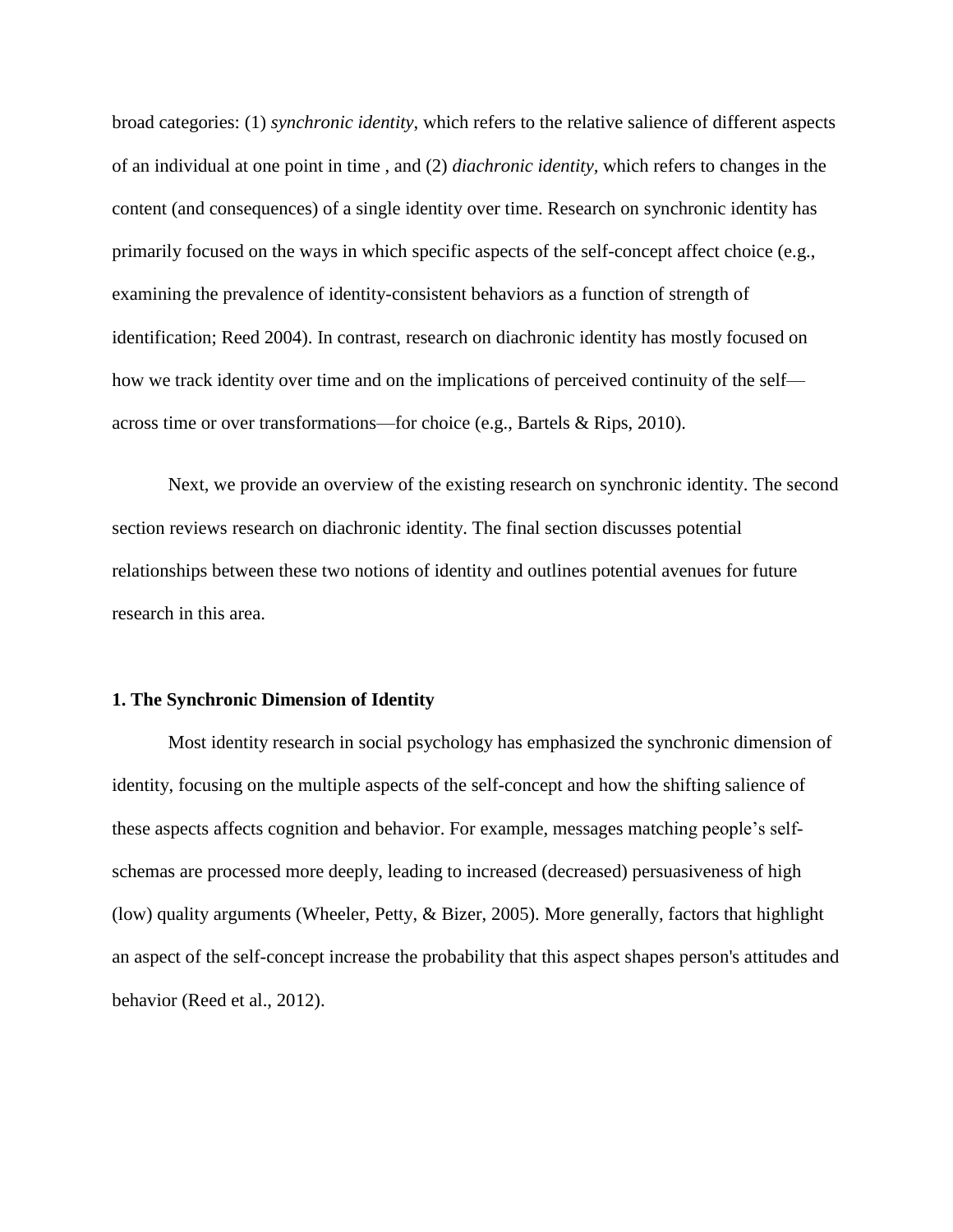# *Synchronic Identity and Consumer Choice*

In consumer research, the identity salience principle has been documented by, for example, showing that responses to identity-relevant marketing stimuli improve when the target identity is more salient. For example, participants exposed to ethnic culture cues responded more favorably to same-ethnicity spokespersons, elevating evaluations of ads (Forehand and Deshpandé 2001). And, demonstrating the interplay between chronic and temporary salience of aspects of identity, such prior exposure effects are stronger for second than for first generation immigrants (Lenoir, Puntoni, Reed, and Verlegh 2013).

Identity salience effects are not always positive. Heightened gender identity salience among women can instead trigger defense mechanisms which interfere with an intended breast cancer message—increased gender identity salience lowered women's perceived vulnerability to breast cancer, resulting in lower donations to ovarian cancer, and decreased memory for breast cancer banner ads (Puntoni, Sweldens and Tavassoli 2011).

The consequences of highlighting a threatening aspect of identity can be countered in various ways. When people's views of themselves are threatened, they are motivated to restore confidence in their self-view. Participants in one study were asked to write an essay about their intelligence using either their dominant or non-dominant hand. Writing the essay with the nondominant hand increased the likelihood of choosing intelligence-related products in a subsequent and unrelated task (Gao, Wheeler, and Shiv 2009). Furthermore, Puntoni, Sweldens and Tavassoli (2011) found that when a self-affirmation procedure preceded the gender identity primes or when women were given an opportunity to voice their fear of breast cancer prior to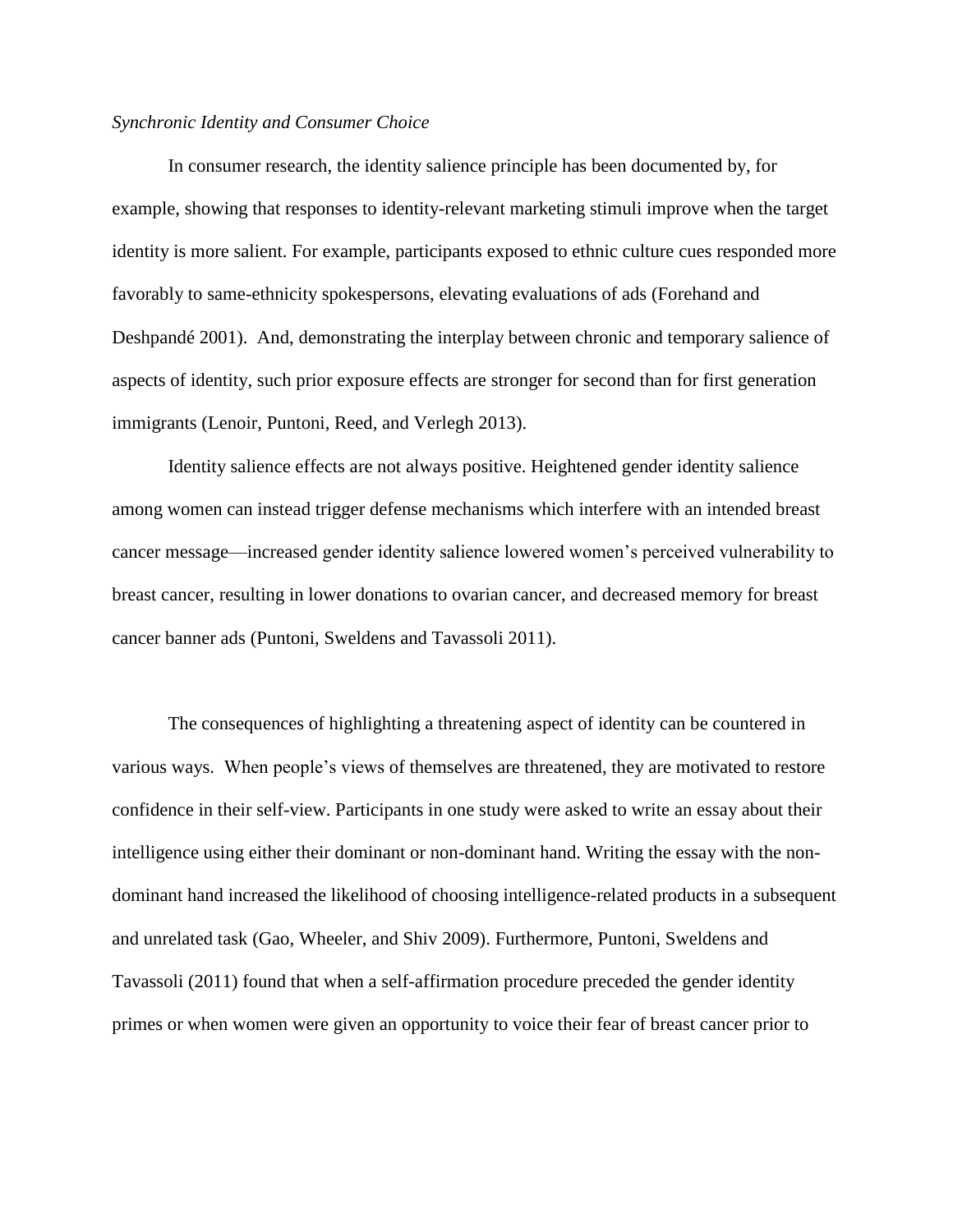rating their perceived vulnerability, the negative effect of gender identity salience was eliminated.

More generally, lacking confidence, clarity, and consistency in the self-concept can also be aversive, inducing attempts to regain it, by taking actions that are seen as defining the self. For example, when people do not perceive themselves as having a certain, clear, and coherent sense of themselves they will strategically adopt and express unique and controversial opinions that help them regain clarity (Rios, Wheeler, and Miller 2013). Also, those lacking clarity in the self-concept are also more likely to choose products that are polarizing, even when those products are rated more negatively overall, because polarizing products are perceived to be more self-defining (Rozenkrants, Wheeler and Shiv 2013).

Yang and Urminsky (2013) suggest that even absent an identity threat, optimism (or pessimism) about the future may increase peoples' preference for choice options that signal identity-consistency (or identity-shifts, respectively). Optimism and pessimism were manipulated in a ball-rolling game. Optimism was induced (independently of prior outcomes) when participants were either doing poorly and led to believe outcomes were primarily due to chance or when they were doing well and led to believe outcomes were primarily due to skill; while pessimism was induced in the other two combinations. After participants wrote about an aspect of their identity and then played the game, participants in the pessimism conditions favored identity-change, and were more likely to write about a different aspect of the self, compared to the optimism conditions. However, no effect was found for non-self-relevant consistency vs. change choices. In another study, participants who read a gambling scenario inducing pessimism (vs. optimism) preferred a novel (vs. identity consistent) drink, but only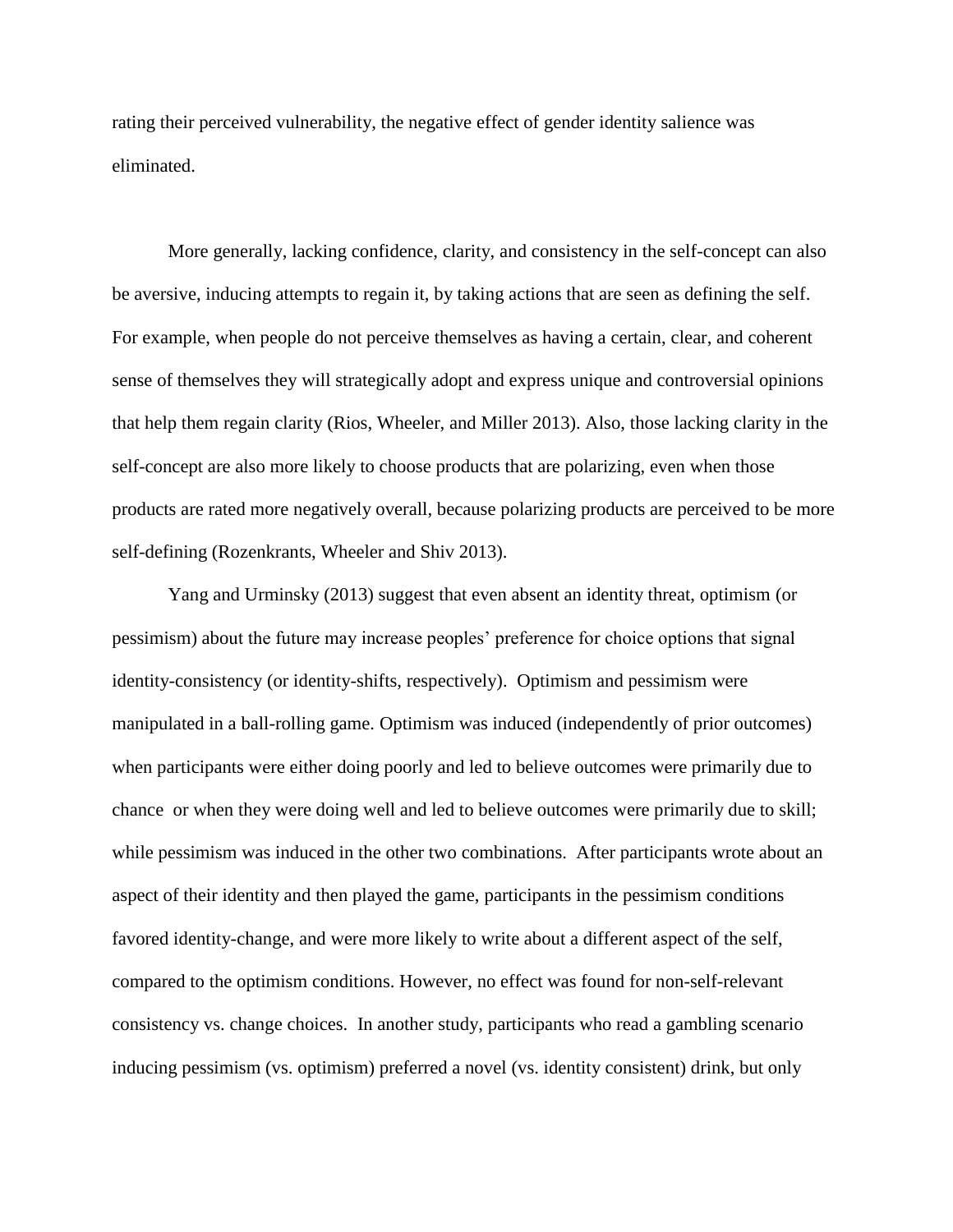when anticipating a future gamble, rendering the pessimism or optimism relevant. Thus, pessimism about future outcomes induced a preference for signaling a shift in identity, as if to psychologically separate the prior pessimism-inducing outcomes from future ones.

The emerging literature on identity and choice suggests that choices may be influenced by identity in multiple ways: by the preference to signal a desired facet of identity (Escalas and Bettman 2003, Stephens, Markus & Townsend, 2007), to avoid or counteract an identity threat or lack of identity clarity, or even by a preference for identity consistency or inconsistency.

# *Synchronic Identity and Economic Decision-Making*

Also incorporating a synchronic approach to identity, the theory of identity in economics has its origin in the self-categorization theory from social psychology (Turner, 1985). According to this theory (Akerlof and Kranton 2000), a person's self-concept consists of multiple social categories (gender, ethnicity, political identity, etc.) prescribing different norms on how one should behave. Which facet of identity is more salient in a person's mind depends, in part, on the presence of relevant cues.

Research on how different aspects of identity affect economic behavior is still in its early stages. Some experiments have groups (defined by race or ethnicity) to show that belonging to a given group plays a role on how people play in a dictator or ultimatum game. Other methods experimentally make an identity salient, either by priming different facets of identity in the laboratory or creating social categories inside the laboratory, using the minimal group paradigm (for a review, see Akerlof and Kranton, 2010).

Here, too, identity salience has been shown to affect choices. For example, Cohn, Fehr and Marechal (2013) experimentally test whether highlighting bankers' professional identity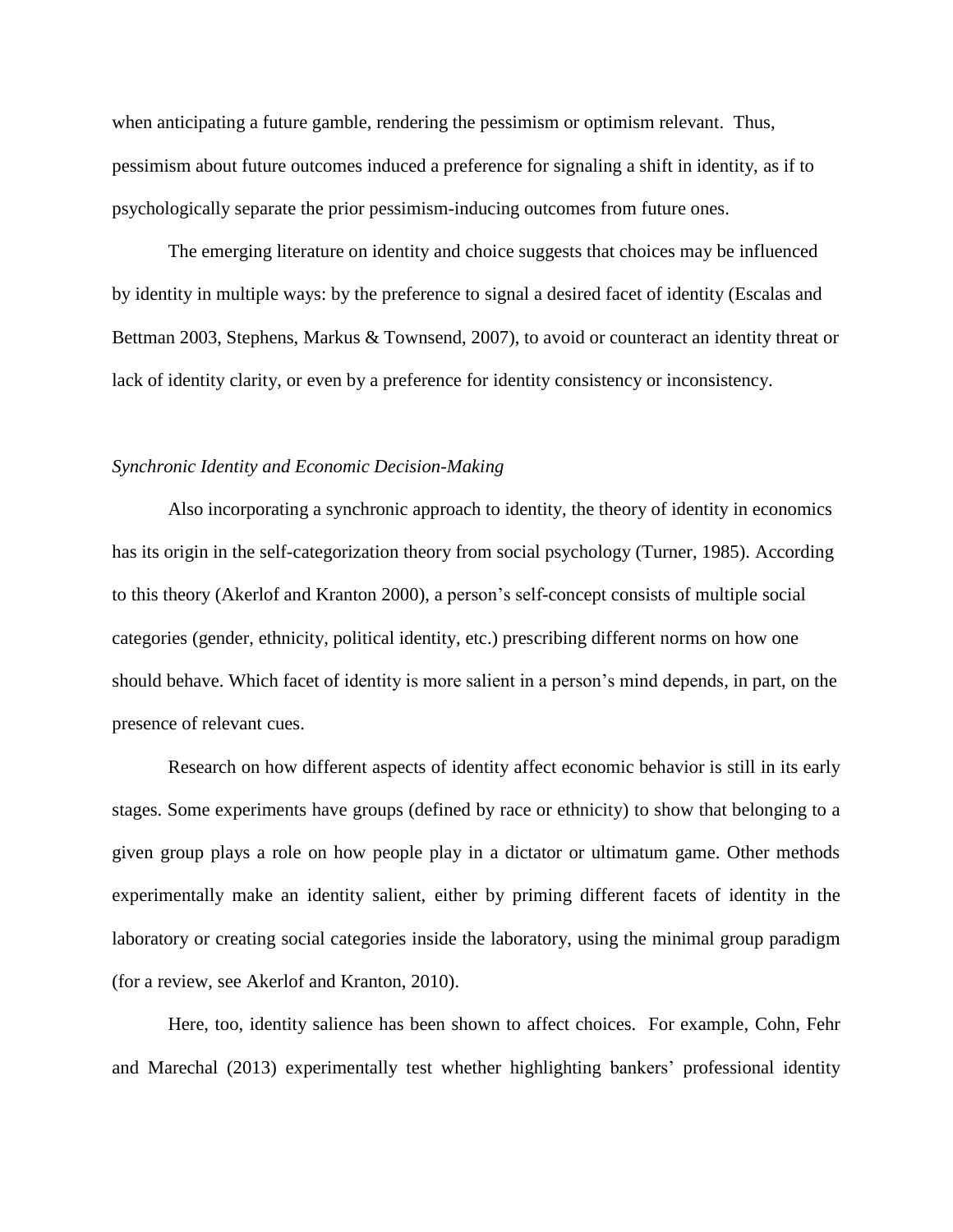promotes unethical business practices in the financial sector. Employees of a large bank were asked to toss a coin ten times and report the outcomes online, which should yield a 50% rate of successful outcomes if honestly reported. While, on average, employees behave honestly in the control condition, highlighting the professional identity caused employees to behave less honestly, reporting a significantly higher than chance 58.2% success rate. This effect was specific to bank employees, and was not found when professional identities were made salient for non-banking managers and students. Similar manipulations affect dishonest behavior in a sample of maximum-security prisoners when criminal identity is made salient (Cohn, Maréchal and Noll 2014) and savings preferences in a population when different ethnic identities are made salient (Chen, Ng and Rao 2005; Benjamin, Choi and Strickland 2010).

Going beyond common social categories, Kranton et al. (2012) studied the interaction of both manipulated minimal group divisions and pre-existing political identity. Subjects allocated money to themselves and to others in three within-subjects conditions: a non-group control, a minimal group treatment and a political group treatment. The subjects' allocations could maximize fairness (similarity of absolute payoffs), social welfare, (sum of absolute payoffs), or own status/dominance, (difference between own and other subject's payoff). In the non-group condition, about 37% of subjects had preferences that maximized social welfare, 33% aimed for fair allocations, s 25% of subjects were selfish and 5% dominance-seeking. In the group treatments, more than half of the subjects were neither fair nor social welfare maximizing when allocating to out-group subjects. In particular, about 21% were dominance-seeking and 35% were selfish. However, social preferences for group divisions also varied with individual identities. Democratic-independents did not respond to the minimal group treatment, but when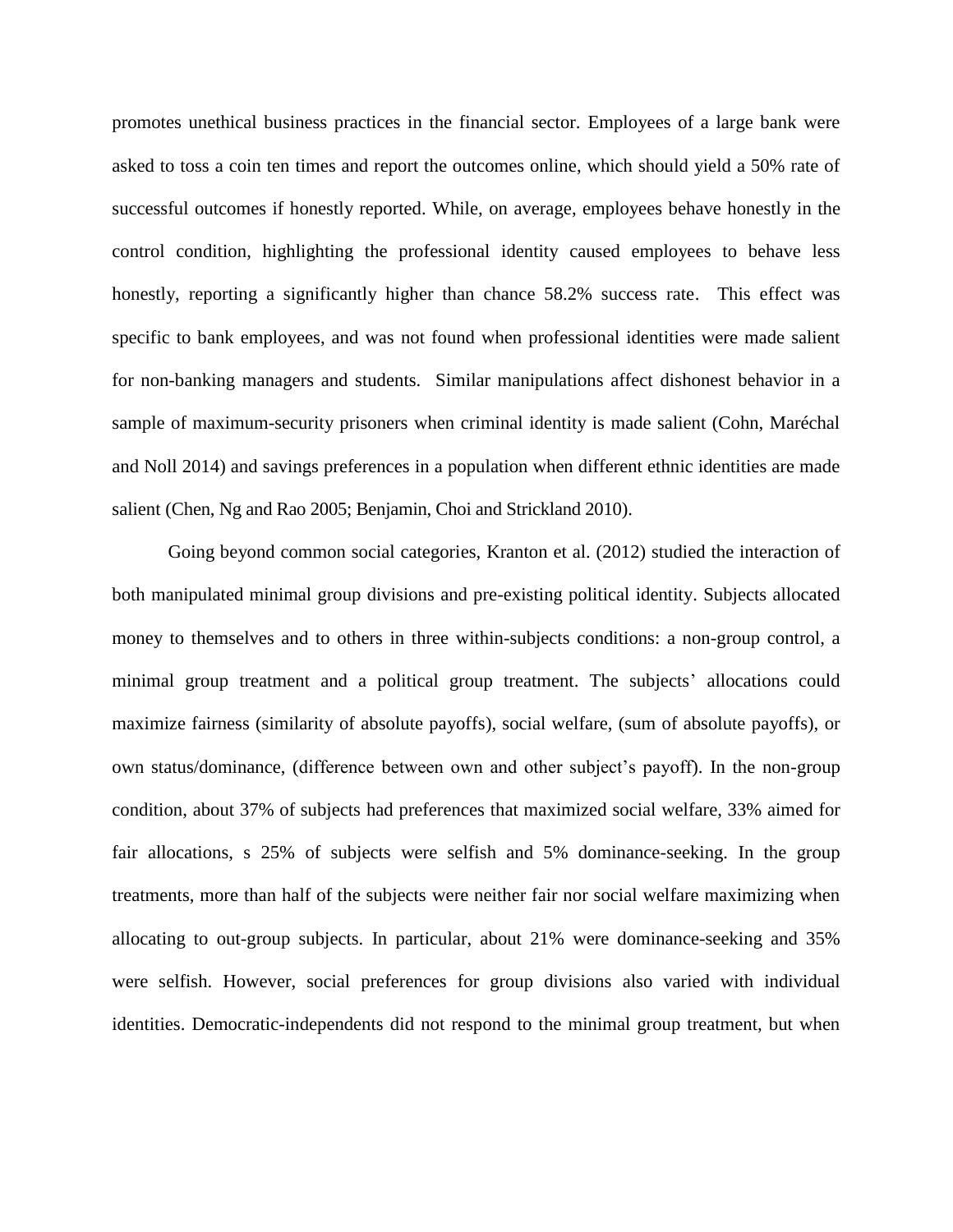they faced subjects who were significantly different in terms of political identity, they were also less likely to be fair or social welfare maximizing.

These findings suggest that synchronic variation in aspects of identity may be an important and understudied influence on consumer behavior that is often missing from models of economic decision making.

#### **2. The Diachronic Dimension of Identity**

At the most basic level, identity is what defines an entity as distinct and as persisting as that same entity from one moment to the next. How people recognize and conceive individual objects is then fundamental to understanding identity, including consumers' diachronic identity and the consequences for consumer choice and economic behavior.

# *Diachronic identity and the persistence of individual objects*

Judgments about identity can be seen as an example of a general process for how people think about individual concepts. Most research on concepts in cognitive psychology has to do with categories, like dogs or tables. But it's clear that we also have concepts—mental representations—of specific objects that are important to us, such as particular friends, relatives, and celebrities. We might also have a concept of Rover if he's our pet or a concept of a particular table if it's a familiar one. According to some theories of concepts (e.g., Medin & Schaffer, 1978), concepts of categories might boil down to concepts of individuals—particular exemplars. Our representation of dogs, for example, might consist of just representations of specific dogs. But even these exemplar theories haven't yielded much detail about the representation of the individuals themselves.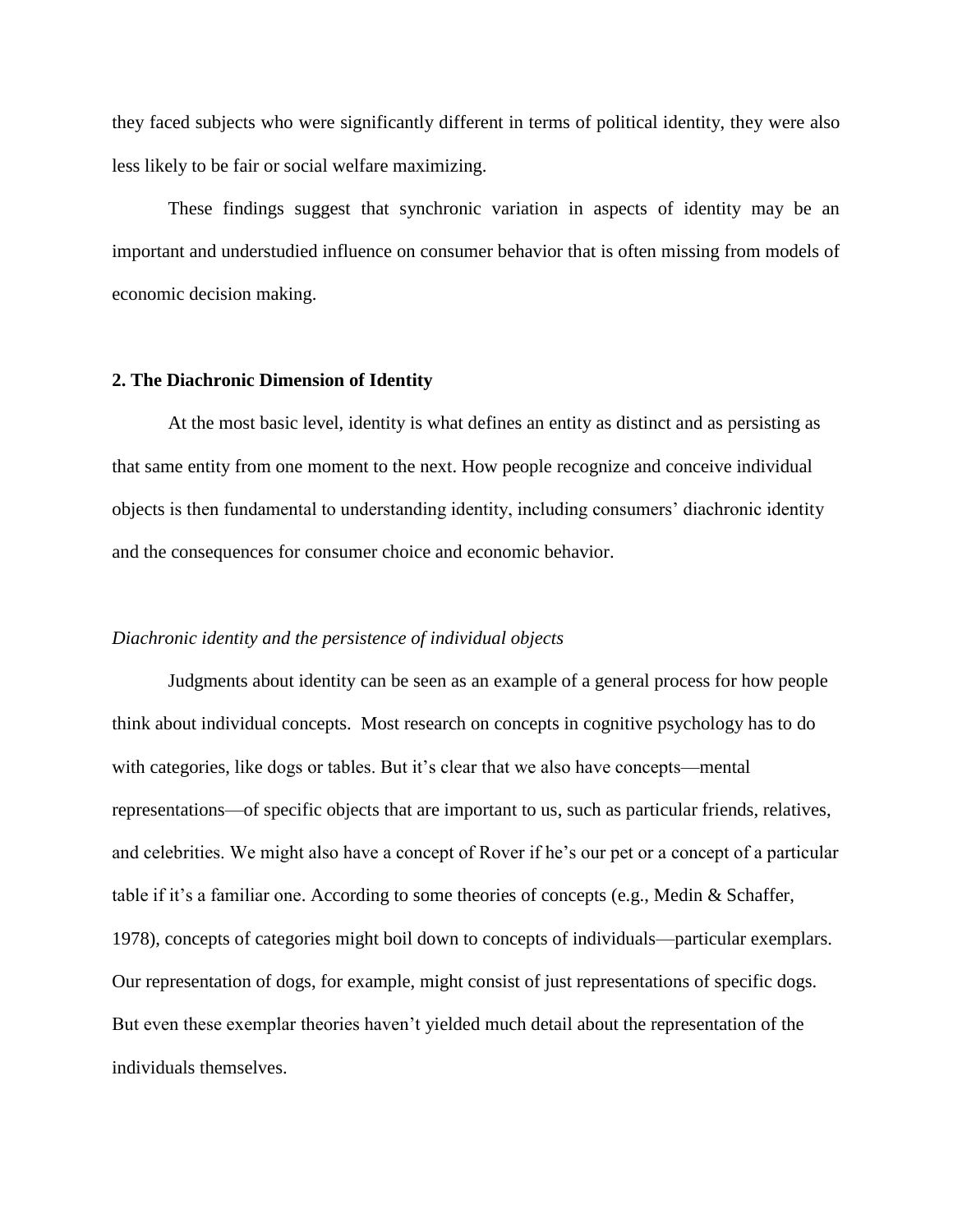A potential reason for this lack of research on individual concepts is that these individuals are often perceivable; so psychologists may feel that they don't need a cognitive explanation, apart from some sort of *perceptual* theory of object recognition. But perception can't be the whole story. We can follow individual objects over long periods of time, even when there are big stretches where we don't see the objects. For example, suppose you see a nice mahogany table in the office of the department where you work, and it later disappears. Several months later you see a very similar-looking table in the dining room of one of your colleagues, prompting you to wonder whether these could be the same table. But the two tables may just be close copies, ordered from the same manufacturer, for example. So how do you decide whether they're really the same table?

One proposal asserts that whether or not an object is the same individual depends on an object's category membership, and accordingly, for something to be the same individual over time, it has to be the same kind of thing. For example, if Rover is somehow transformed so that he is no longer a dog, he cannot be Rover. However, several studies find that people judge that an individual persists despite a change in category membership (Blok et al., 2001; Blok, Newman, & Rips, 2005; Rips, Blok, & Newman, 2006). For example, participants report that when the brain of an individual (Jim) is transplanted to a cybernetic body, the result is still "Jim," though it is no longer a person (see Rips et al., 2006; Blok, Newman, & Rips, 2007). By the same logic, consumers may feel as if their identity is preserved even when they experience substantial changes in social categorization, such as becoming a doctor or a parent, particularly if that possibility had previously been part of their self-concept.

An alternative proposal is the Causal Continuer view (Rips et al., 2006) which maintains that people use causal-historical information in tracing identity. Determining an object's identity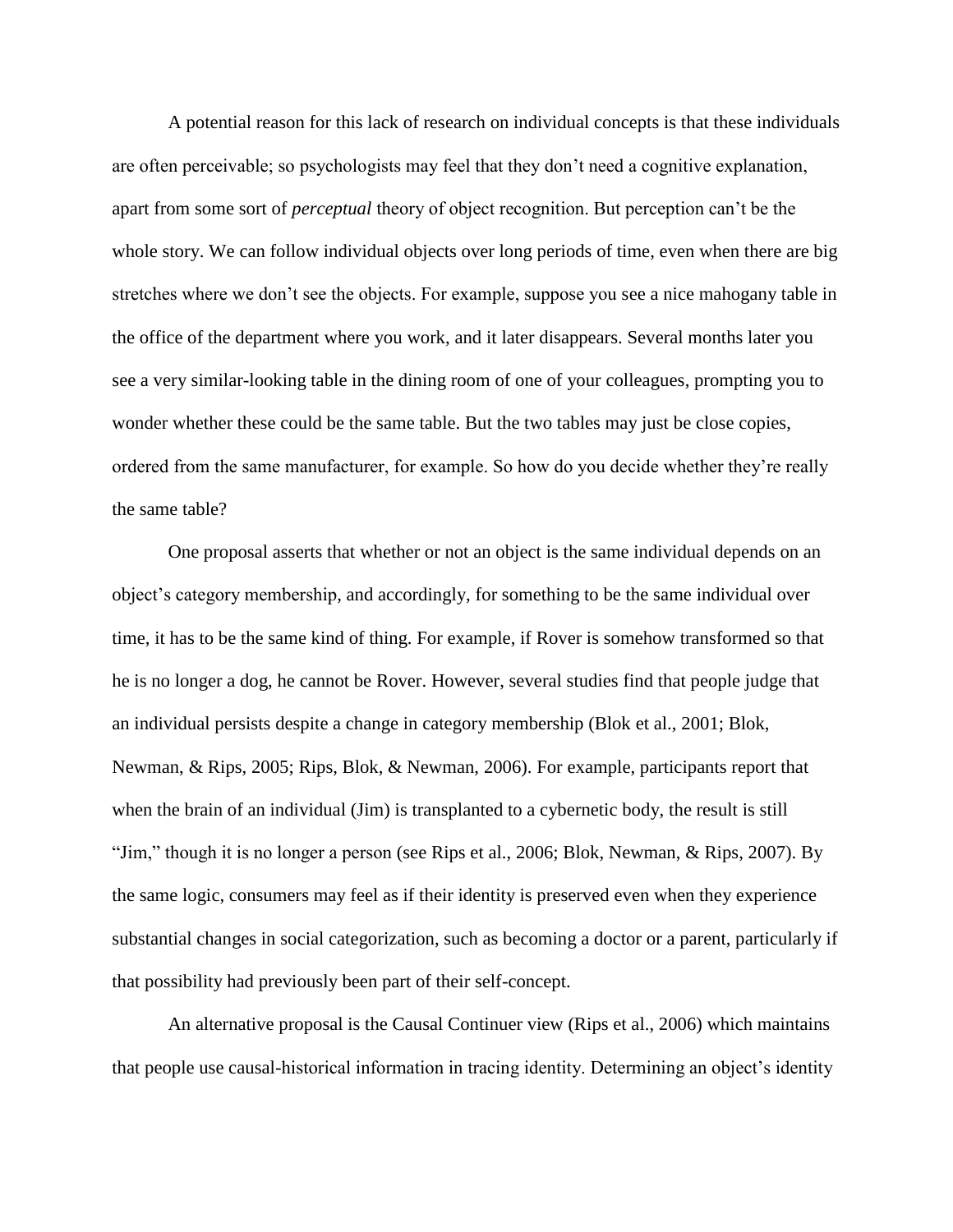over time depends on following the object's autobiographical path, which in turn depends on the causal features that support the object's continued existence. Evidence for the theory comes from people's judgments about possible transformations that objects can undergo (e.g., Blok et al., 2001, 2005; Rips et al., 2006).

The question of how we judge whether something is the same individual over time is important in part because it has implications for our judgments of an object's value. Objects sometimes have pedigrees that determine their worth or their entitlements. Developmental research shows that even children prefer a silver spoon said to belong to Queen Elizabeth over an exact copy of the spoon (Hood & Bloom, 2008) and know that pedigreed objects, like the President's flag pin, are more worthy of being in museums than similar objects with no pedigree (Frazier & Gelman, 2009).

Artwork represents an interesting case in which authenticity and value are deeply related—an original work of art may be worth millions of dollars, while a perceptually identical duplicate is virtually worthless. Studies find that merely labeling the same object as either "art" or a "tool" can dramatically change the importance that people place on the item's authenticity (Newman, Bartels and Smith, forthcoming). Moreover, this difference seems to come from people's lay theories about the concept of art— Newman and Bloom (2012) found that even when the artist was unknown (or even unnamed) and the artwork was of little value, people still placed considerable value on the original object over perfect duplicates.

#### *Diachronic identity and the persistence of individual persons*

In the case of individual persons, identity goes along with rights and responsibilities and even has important implications for our legal system. Someone who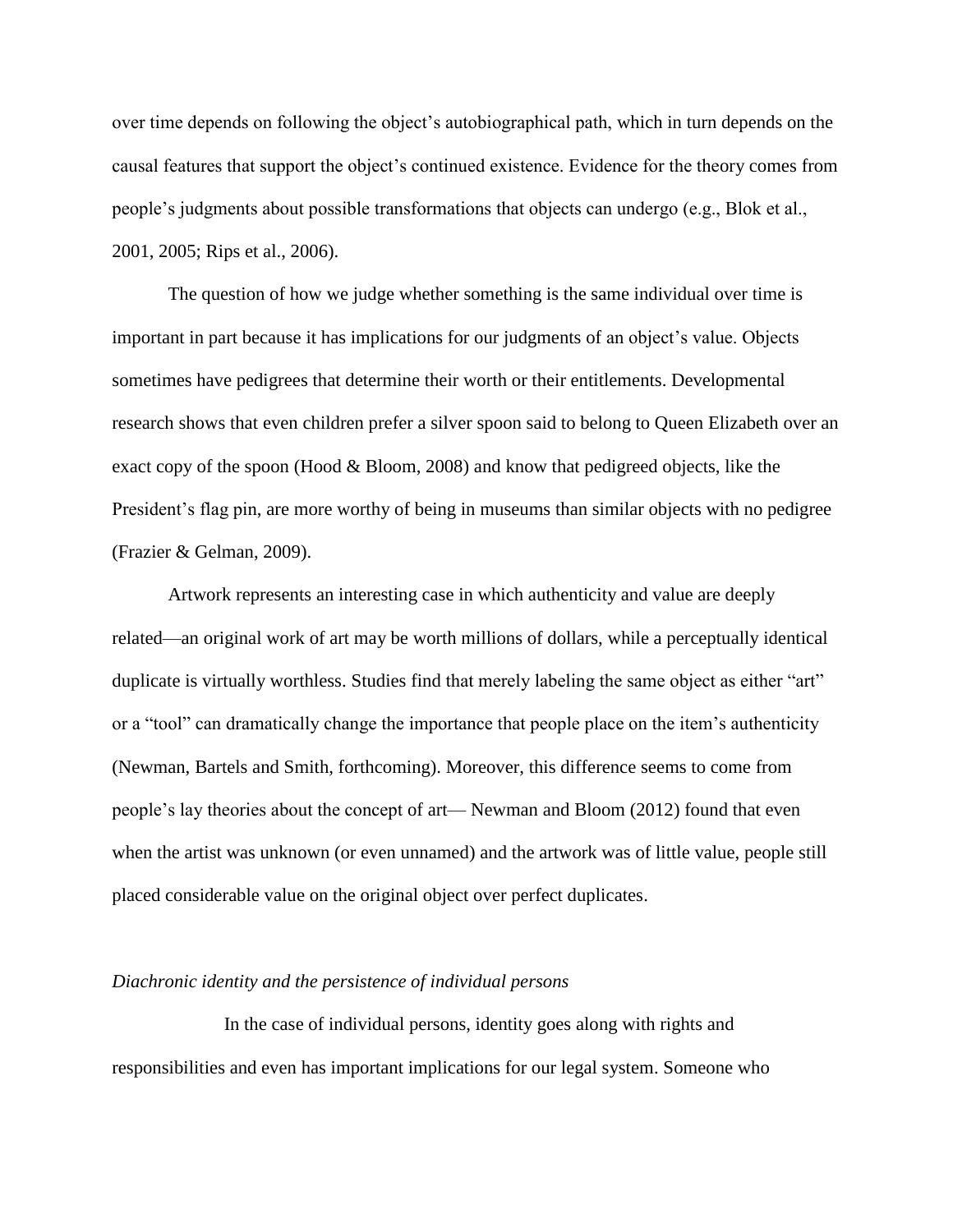impersonates another person can be amusing, but someone who assumes the identity of someone else in order to gain some benefit is an identity thief. These kinds of judgments of personal identity can be seen in everyday discourse. For example, research suggests that the causal relationship between an individual named in a sentence (e.g., *Fred invited Calvin to dinner*) and a pronoun in a subsequent sentence (e.g., *He spent hours cleaning the house*) determines which antecedent people choose for the pronoun (Sagi, 2013). Correspondingly, how people determine the persistence of their own identity may affect how they think about the future and the choices they make. The relationship that a person has with her future self is special insofar as, if the right relations hold, her future self is entitled to the things she owns now and will be held responsible for her current self's actions. Also, importantly, benefits to her future self can compensate for burdens imposed on her now in a way that benefits to others typically cannot—this is what offers us the rationale for doing things that benefit us in the long run even if they're less pleasant in the short run (e.g., saving for retirement, foregoing an energy-dense desert). So, understanding how people make judgments about the continuity of their identity could help us to understand why people don't do these things as often as they should and might offer us new methods of helping people to act in accordance with their long-term interests.

One way by which people could make judgments about identity continuity would be to rely on physical similarity. However, as long as the causal path is known, we clearly can track individuals across fairly substantial changes in appearance without feeling like they've gone out of existence (as we do when we watch a baby develop into an adult or when we observe a person persisting despite altering his appearance through elective procedures like hair replacement or plastic surgery). In fact, because we expect a person to change in appearance as they age, we might actually conclude that someone is not the same person they used to be if their appearance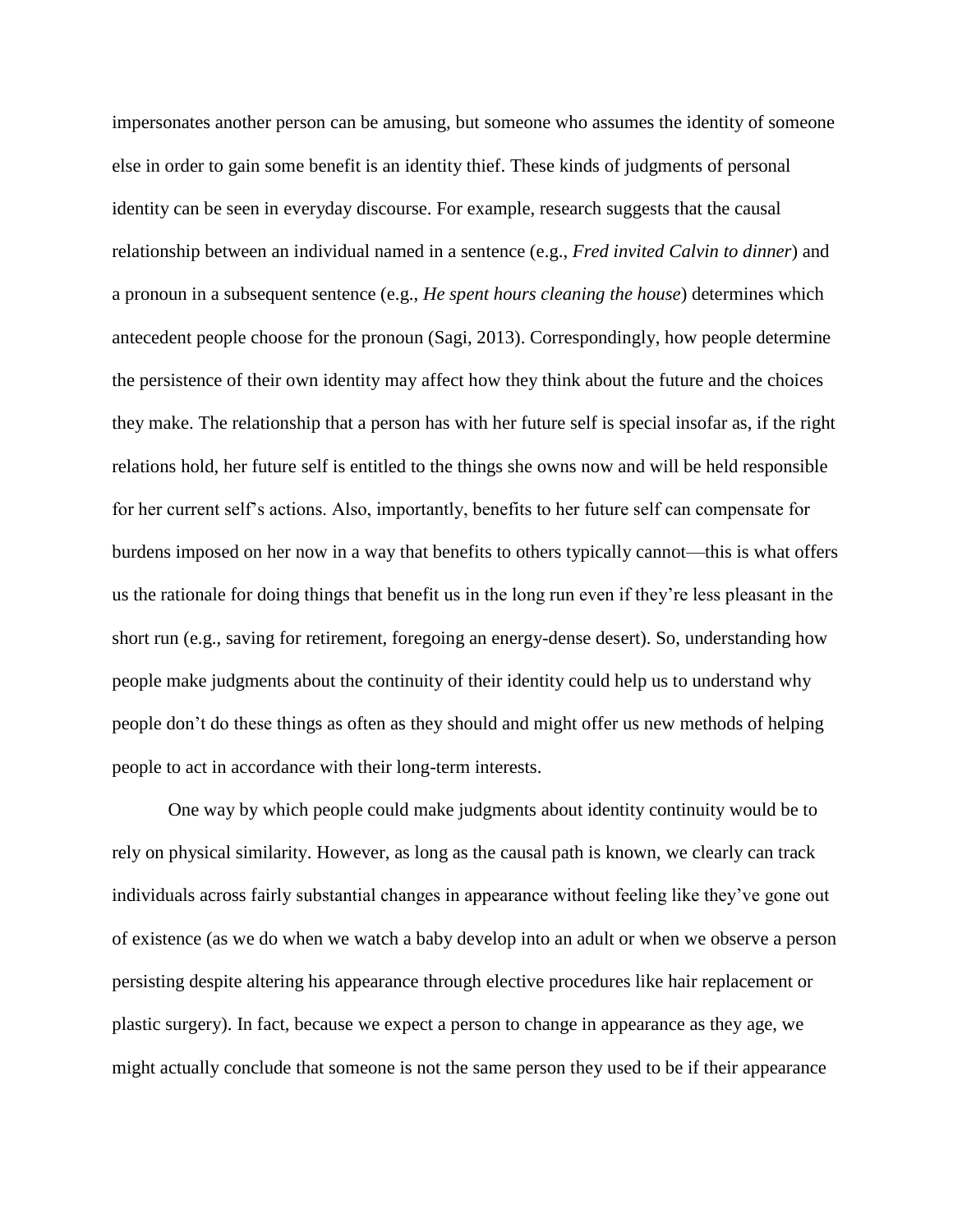remains unchanged for a considerable length of time (Rips et al., 2006; Rips, 2011). Studies that have compared the influence of bodily-physical continuity versus continuity in psychological properties—like memories, beliefs, and values—find that people's judgments of identity continuity in others are more predicated on the continuity of psychological properties (Nichols and Bruno 2010).

Several studies have investigated the implications of how people think about the continuity of their own psychological properties for their decisions. Parfit (1984) argues that a person can be construed as a temporal sequence of partially-overlapping selves and that if a person's future self is sufficiently different in terms of personality and values from the person's current self, these two people are not (fully) the same person. This theory has a number of important implications for the way we should treat people (i.e., others as well as our future selves) which appears to have some descriptive validity. For example, one recent study induced people to believe that they had undergone a great deal of (versus not much) personal change in the last year and asked how much punishment they would deserve for cheating on an exam a year ago. When people viewed themselves to be psychologically very different from a past self, they regarded their current self as less deserving of punishment (Tierney et al. forthcoming).

The bulk of evidence related to this theory of psychological connectedness concerns perceptions of change in the future and forward-looking choices. The general prediction is that the more one anticipates change in the aspects of identity currently regarded as self-defining the less "connected" she feels with the future self —the more weight she will attach to the interests of the current self, relative to the future self. While anticipated change is likely complex, judgments about identity seem to be especially sensitive to changes in moral qualities, relative to changes in memories and desires (Strohminger and Nichols 2013).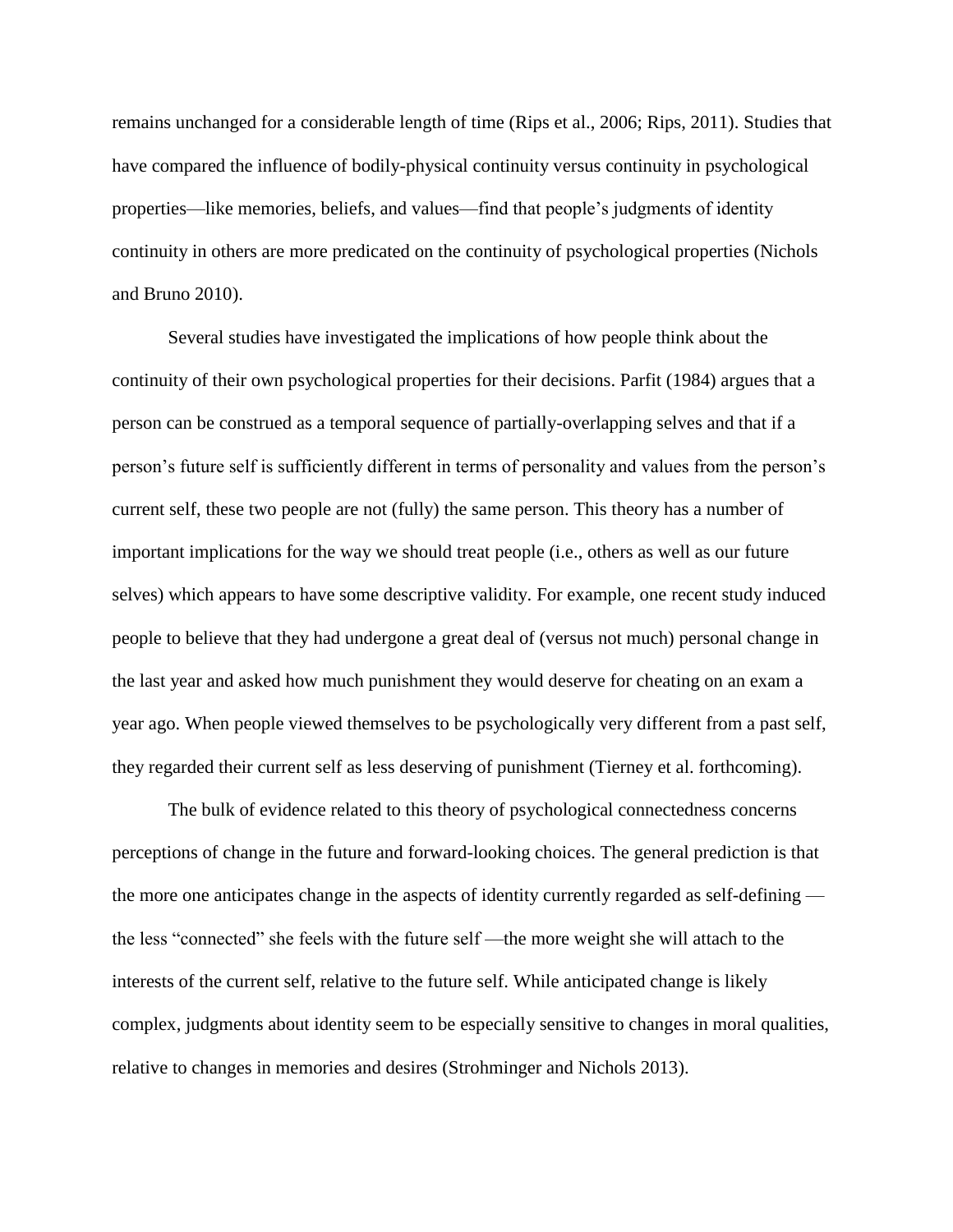Studies have found that the motivation to sacrifice one's consumption on behalf of future selves sometimes depends on how connected the current self feels toward those future selves operationalized as how much overlap the person perceives with respect to beliefs, values, and other defining features of personal identity. Psychological connectedness has been implicated as a driver of people's temporal discounting (i.e., a preference for smaller awards that are available sooner over larger rewards available later). For example, Bartels and Rips (2010) found that changes in perceived connectedness across time mirror changes in patience over time. Ersner-Hershfield et al. (2009a) and Mitchell et al. (2010) showed that neural correlates of connectedness correlate with discounting.

Connectedness has also been shown to affect consumer financial decision making. For example, Bartels and Urminsky (2010) found that people made to feel disconnected from the future self demanded more money to wait for a gift card and were less willing to wait to save money on a purchase, and Bartels, Urminsky, and Frederick (2013) have found that manipulating connectedness increases people's willingness to forego discretionary spending in favor of savings when financial tradeoffs are made silent. Bartels, Kvaran, and Nichols (2013) found that people who were induced to feel less connected to the future self placed lesser value on the welfare of that future self, resulting in greater generosity toward others in a year in a dictator game with charity, as compared to those who were induced to feel more connected to their future self.

While connectedness has been implicated as a factor affecting people's motivation to provide for their own future material interests (versus their own current interests or others' material interests) it does not appear to be implicated in anxiety over future pain (Tierney et al. forthcoming). Perceptions of future pain seem to be more affected by people's intuitions about the continuity of their own consciousness than their intuitions about personal change.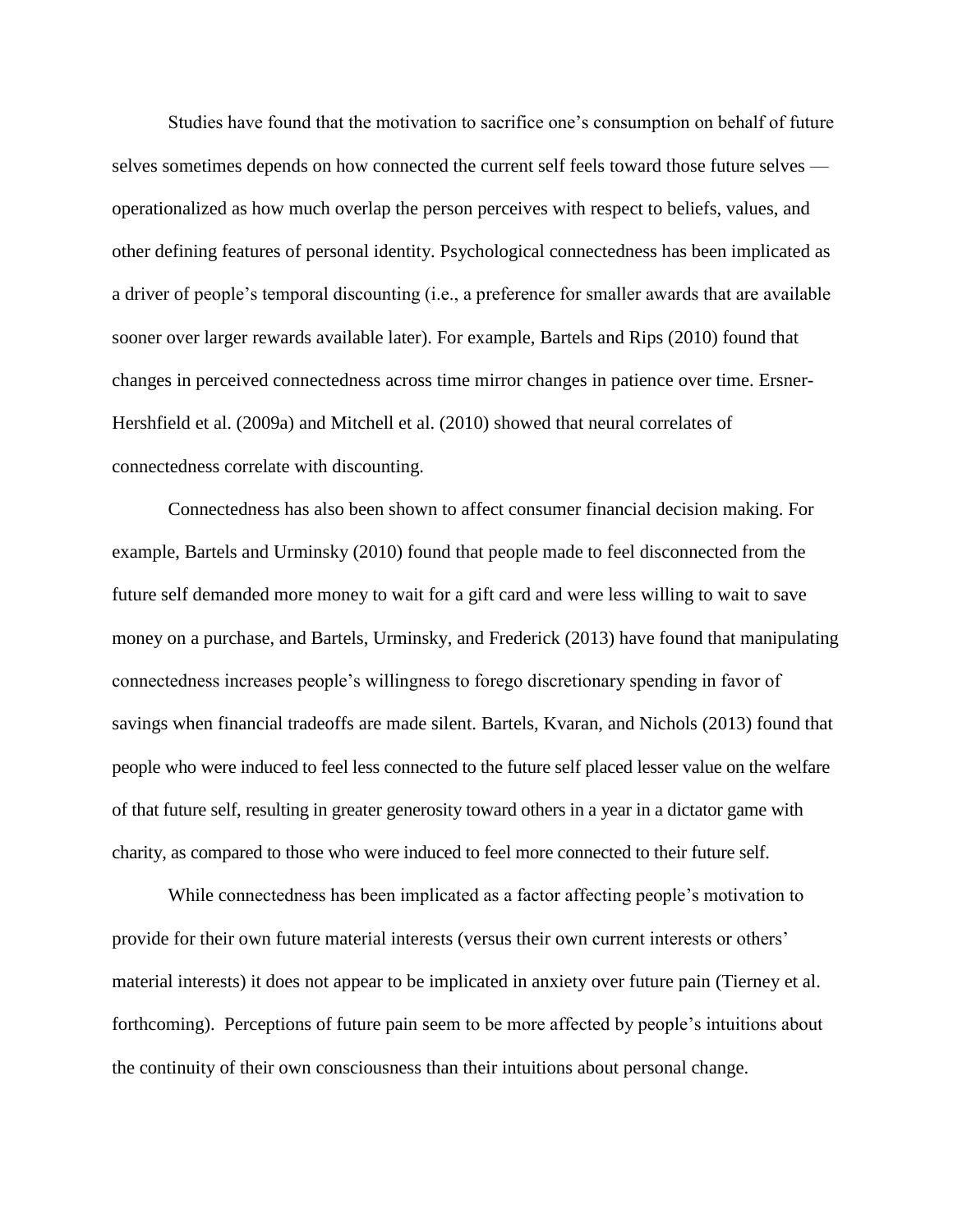# *The Stickiness of Identity Content*

Thus far, we have reviewed research on the persistence of identity, taking the perspective of an individual. From a longer-term view, the content of identities themselves, beyond specific individuals, may differ in persistence over time. The roles and stereotypes of specific social identities can but can often be surprising persistent, impacting people's choices across time and distance. Alesina, Giuliano and Nunn (2013) provide a dramatic illustration, documenting the deep, historical origins of current gender identity norms.

The authors test the hypothesis that the origin of differences in gender norms lies in the different types of agriculture traditionally practiced across pre-industrial societies, shifting versus plough agriculture (cf., Boserup 1970). Shifting, which uses hand-held tools like the hoe and the digging stick, is labor intensive, with women actively participating in farm work. By contrast, plough agriculture is more physically demanding insofar as it involves pulling the plough or controlling the animal that pulls it. It's also less compatible with women's childcare. As a result, centuries of a gender-based division of labor in plough agriculture societies created a cultural belief that it is more natural for men to work outside the home than women. According to the hypothesis, these cultural beliefs then continue to persist even after the economy transitions from agriculture to industry and services.

Alesina et al. test this hypothesis by combining pre-industrial ethnographic data on plough use with contemporary measures of people's views on gender roles and female participation in activities outside the home. They find that descendants of societies that traditionally practiced plough agriculture currently have less equal gender norms, measured using reported gender-role attitudes and female participation in the workplace, politics and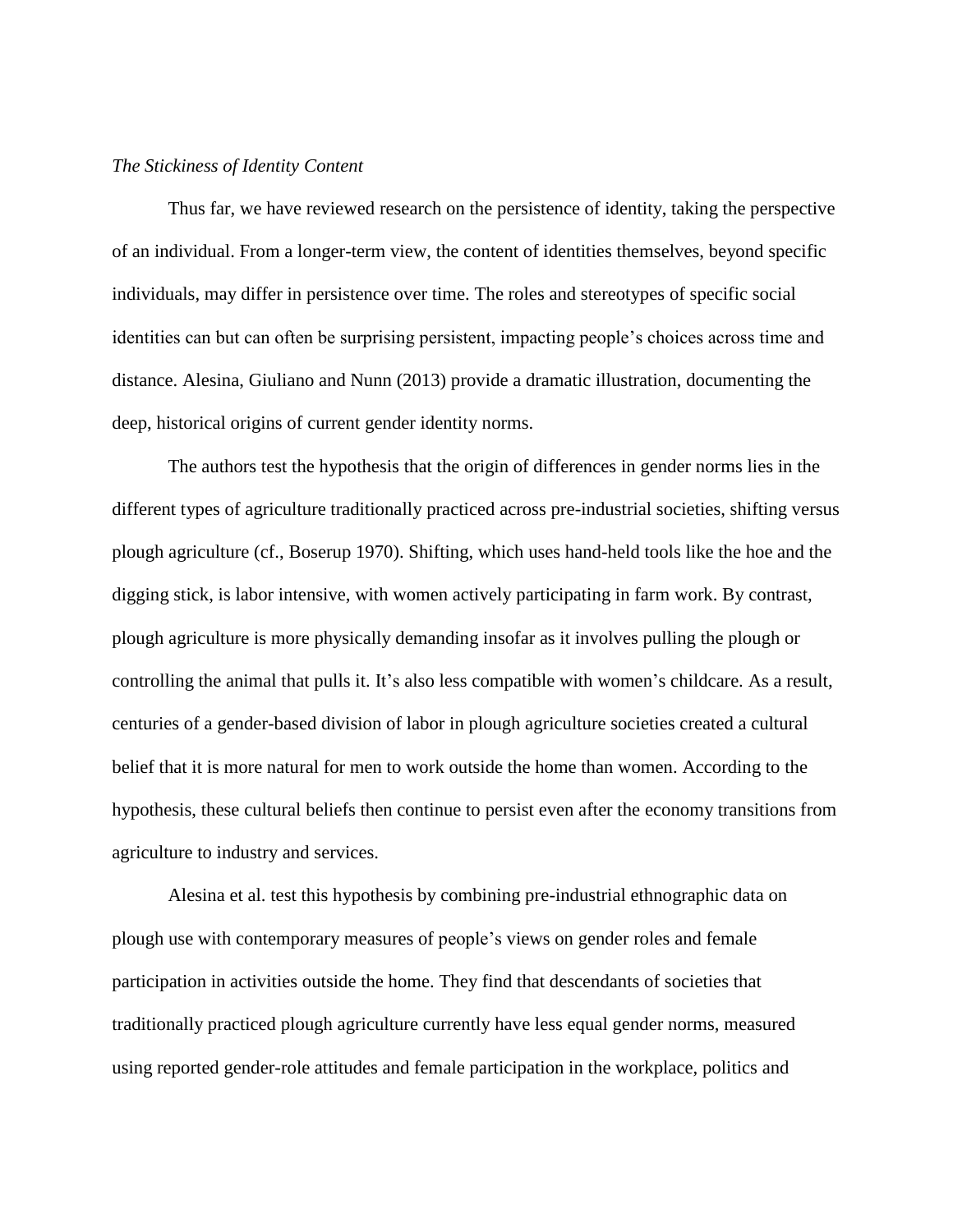entrepreneurial activities. The results hold looking across countries, across ethnicities, and across ethnicities within countries. Even among the children of immigrants in Europe and the United States, all born and raised in the same country, people from plough cultures have less beliefs about gender roles today. This paper suggests that fully understanding differences in how we construe social identities, and thereby how the social identity affects behavior, may require looking back in time at the economic factors influencing their evolution and persistence.

# **3. Future directions**

This review highlights the need for disparate approaches, synchronic and diachronic, psychological and economic, to fully understand how people think of their identity and how identity influences their choices. What determines people's conceptions of their identities? How do anticipated or observed changes over time affect people's identity and, consequently, their choices? When do people conform to or react against the norms associated with identities? How do people respond to challenges to their identity? How do people make choices between identityrelevant options and how do people deliberately shape and manage their identities? While current research is beginning to shed light on these issues, much remains to be explored in fully understanding the role that identity plays in shaping choices.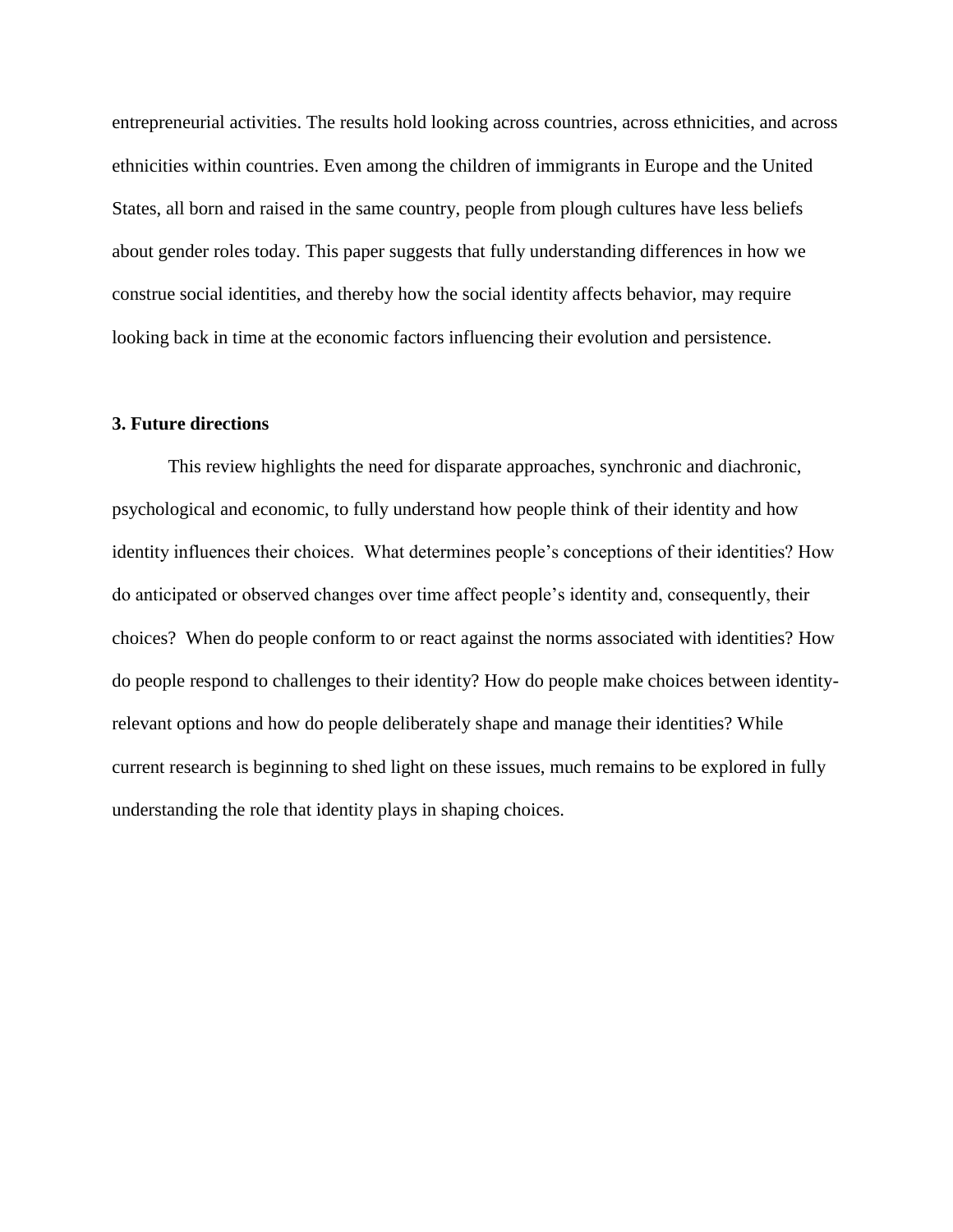# **References.**

- Akerlof, G.A. and R.E. Kranton, 2000, "Economics and Identity", *The Quarterly Journal of Economics,* 115(3), 715-753.
- Akerlof, G.A. and R.E. Kranton, 2010, Identity Economics*,* Princeton University Press
- Alesina, A., Giuliano, P. and N. Nunn, 2013, "On the Origins of Gender Roles: Women and the Plough", *The Quarterly Journal of Economics,* 128(2): 469-530.
- Bartels, Daniel M., Trevor Kvaran, and Shaun Nichols (2013), "Selfless Giving," *Cognition, 129*, 392-403.
- Bartels, Daniel M. and Lance J. Rips (2010), "Psychological Connectedness and Intertemporal Choice," *Journal of Experimental Psychology: General*, 139, 49-69.
- Bartels, Daniel M. and Oleg Urminsky (2011), "On Intertemporal Selfishness: The Perceived Instability of Identity Underlies Impatient Consumption," *Journal of Consumer Research*, 38(1), 182-198.
- Bartels, Daniel M., Oleg Urminsky, and Shane Frederick (2014), "To Know and to Care: How Awareness and Valuation of the Future Jointly Shape Consumer Savings and Spending," working paper
- Benjamin, D.J., Choi, J.J., & Strickland, A.J. (2010). "Social Identity and Preferences," *The American Economic Review*, 100(4), 1913.
- Blok, S., Newman, G., Behr, J., & Rips, L.J. (2001). "Inferences about personal identity," *Proceedings of the Twenty-third Annual Conference of the Cognitive Science Society*, 80- 85.
- Blok, S., Newman, G., & Rips, L.J. (2005). "Individuals and their concepts," In Ahn, Goldstone, Love, Markman, & Wolff (Eds.), Categorization inside and outside the lab (pp. 127- 149). Washington, D.C.: APA
- Blok, S.V., Newman, G.E., & Rips, L.J. (2007). "Out of sorts? Remedies for theories of object concepts: A reply to Rhemtulla and Xu," *Psychological Review, 114,* 1096-1102.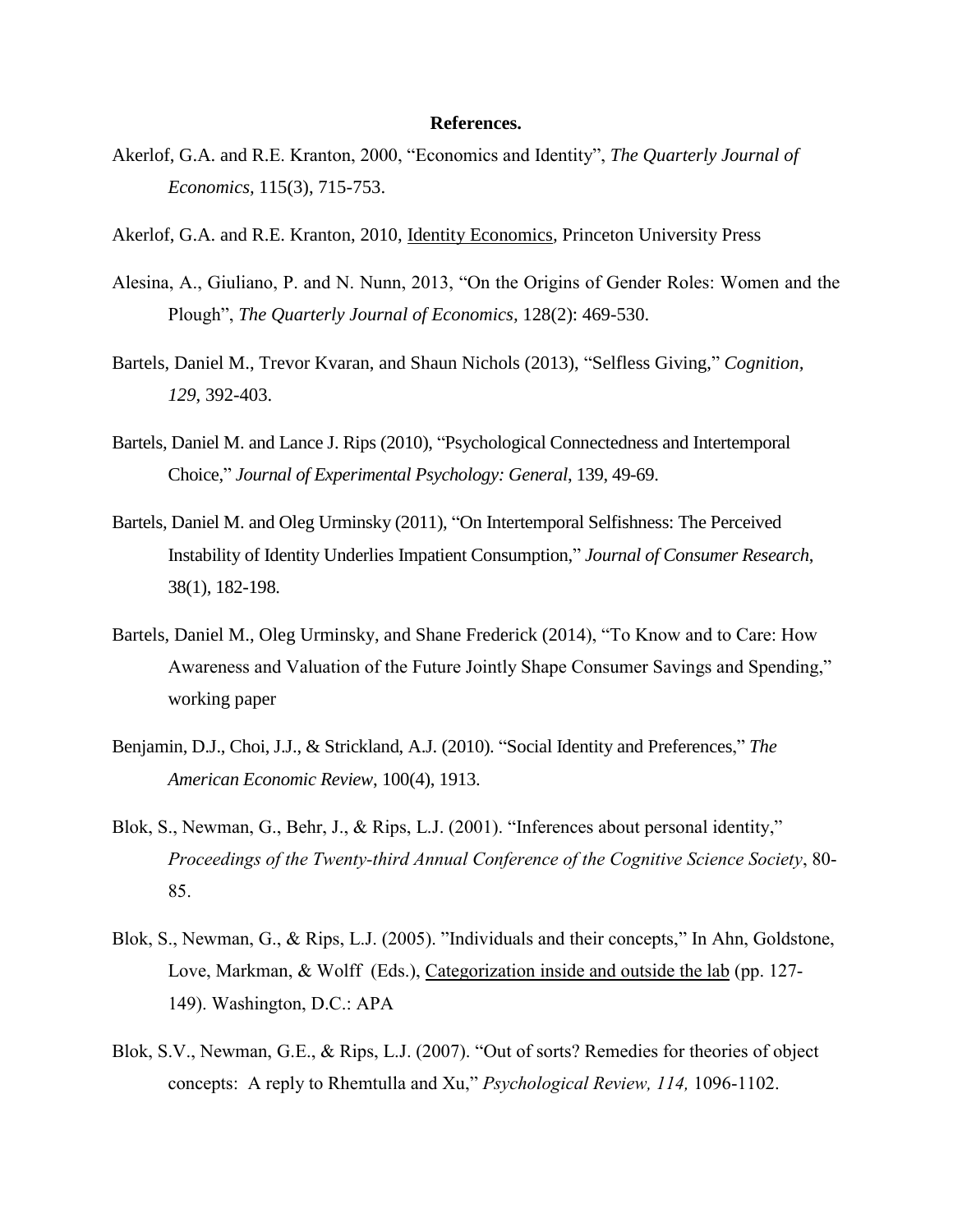Boserup, Ester. 1970. Women's Role in Economic Development, Allen & Unwin.

- Chen, H., Ng, S., & Rao, A.R. (2005). "Cultural differences in consumer impatience," *Journal of Marketing Research*, 291-301.
- Cohn, A., Fehr, E. and Maréchal, M. A. (2013); "A Culture of Cheating? Dishonesty and Business Culture in the Banking Industry" presentation at the 9th Invitational Choice Symposium, Noordwijk, Netherlands.
- Cohn, A., Marechal, M.A. and T. Noll, (2014) "How Criminal Identity Affects Rule Violation", University of Zurich, mimeo
- Ersner-Hershfield, Hal, G. Elliot Wimmer, and Brian Knutson (2009), "Saving for the Future Self: Neural Measures of Future Self-Continuity Predict Temporal Discounting," *Social Cognitive and Affective Neuroscience*, 4(1), 85-92.
- Escalas, J.E., & Bettman, J.R. (2003). "You are what they eat: The influence of reference groups on consumers' connections to brands," *Journal of Consumer Psychology*, 13(3), 339-348.
- Forehand, M.R., & Deshpandé, R. (2001). "What we see makes us who we are: Priming ethnic self-awareness and advertising response," *Journal of Marketing Research*, 38, 336–348
- Frazier, B.N., & Gelman, S.A. (2009). "Developmental changes in judgments of authentic objects," *Cognitive Development, 24*, 284-292.
- Gao, L., Wheeler, S.C., & Shiv, B. (2009). "The "shaken self": Product choices as a means of restoring self‐view confidence," *Journal of Consumer Research*, 36(1), 29-38.
- Hood, B.M., & Bloom, P. (2008). "Children prefer certain individuals over perfect duplicates," *Cognition, 106*, 455-462.
- Klein, S.B., & Nichols, S. (2012). "Memory and the sense of personal identity," *Mind*, 121(483), 677-702.
- Kranton, R., Pease, M., Sanders, S. and S. Huettel, "Identity, Group Conflict, and Social Preferences", mimeo, Duke University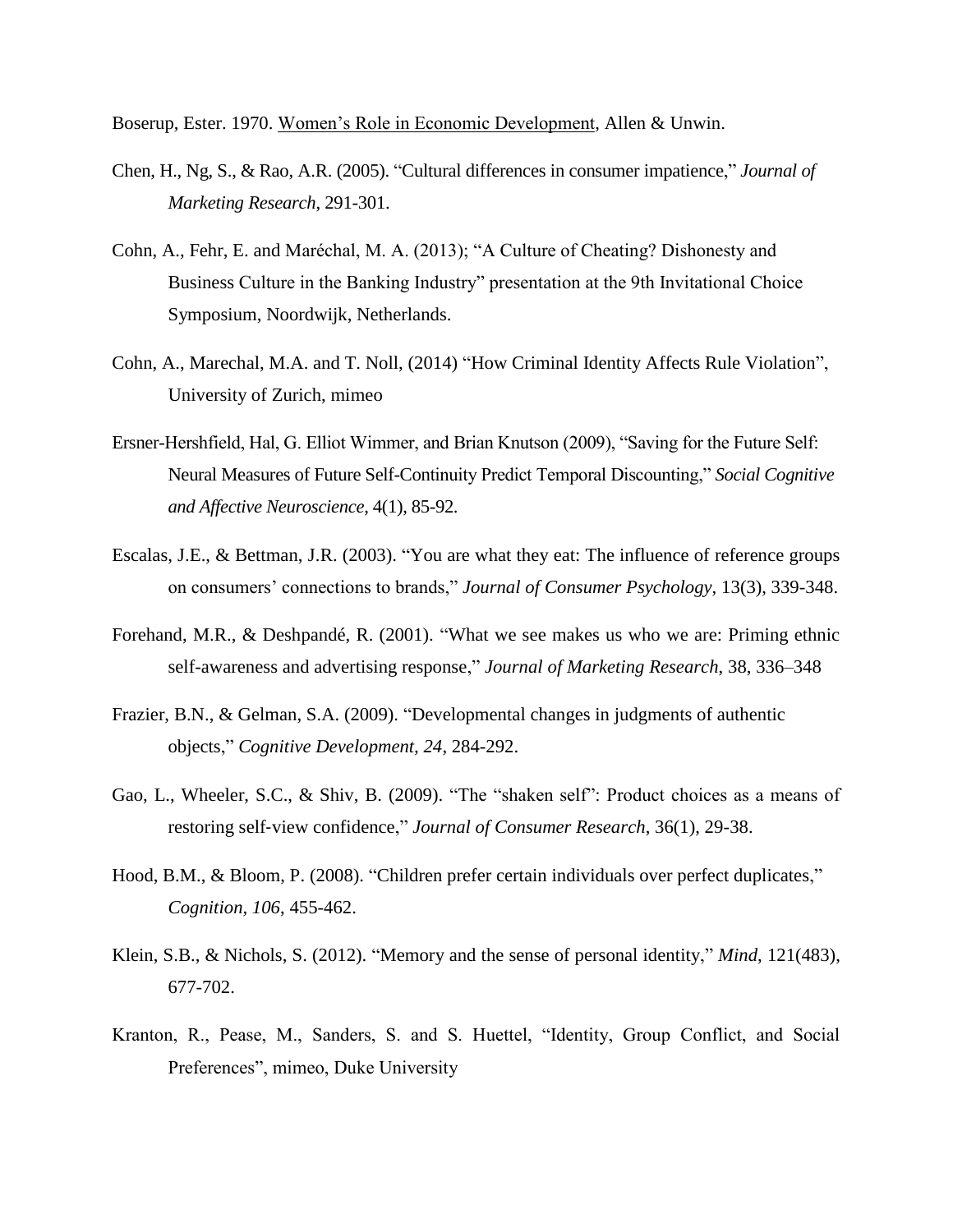- Lenoir, Anne-Sophie, Stefano Puntoni, Americus Reed, and Peeter Verlegh (2013), "The Impact of Cultural Symbols and Spokesperson Identity on Attitudes and Intentions", *International Journal of Research in Marketing*, 30(4).
- Markus, H., & Wurf, E. (1987). "The dynamic self-concept: A social psychological perspective," *Annual Review of Psychology*, 38(1), 299-337.
- Medin, D.L., & Schaffer, M.M. (1978). "A context theory of classification learning," *Psychological Review, 85,* 207-238.
- Mitchell, J.P., J. Schirmer, D.L. Ames, and D.T. Gilbert (2010), "Medial Prefrontal Cortex Predicts Intertemporal Choice," *Journal of Cognitive Neuroscience, 23*, 1-10.
- Morrison, K.R., and S.C. Wheeler (2010), "Nonconformity Defines the Self: The Role of Minority Opinion Status in Self-Concept Clarity," *Personality and Social Psychology Bulletin*, 36(3), 297-308
- Newman, G.E., Bartels, D.M., & Smith, R.K. (forthcoming). "Are artworks more like people than artifacts? Individual concepts and their extensions," *Topics in Cognitive Science*.
- Newman, G.E., & Bloom, P. (2012). "Art and authenticity: The importance of originals in judgments of value," *Journal of Experimental Psychology: General, 141*, 558-569.
- Nichols, Shaun and Michael Bruno (2010), "Intuitions about personal identity: An empirical study," *Philosophical Psychology*, 23(3), 293-312.
- Parfit, Derek (1984), Reasons and Persons, Oxford, UK: Oxford University Press.
- Puntoni, S., Sweldens, S., & Tavassoli, N.T. (2011). "Gender identity salience and perceived vulnerability to breast cancer," *Journal of Marketing Research*, 48(3), 413-424.
- Reed, A., II (2004), "Activating the self-importance of consumer selves: exploring identity salience effects on judgments," *Journal of Consumer Research, 31,* 286-295.
- Reed, A., II, Aquino, K., & Levy, E. Mark Forehand, Stefano Puntoni, and Luk Warlop (2012), "Identity-Based Consumer Behavior," *International Journal of Research in Marketing*, 29(4), 310-21.